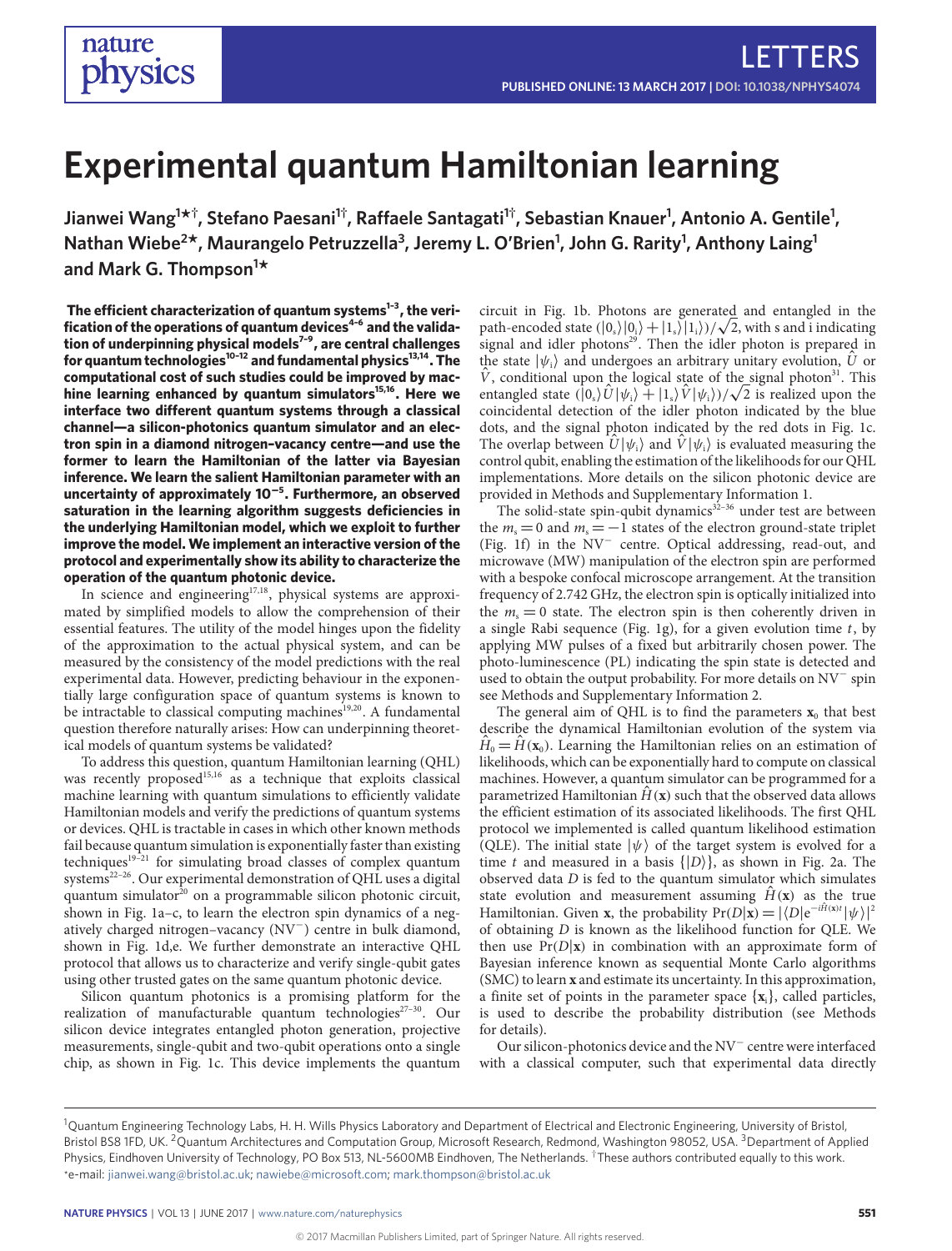<span id="page-1-0"></span>

**Figure 1 | Quantum photonic simulator and diamond nitrogen–vacancy centre. a**–**c**, The silicon quantum photonic simulator: experimental set-up (**a**), quantum circuit (b), and device schematic (c). The operation, either  $\hat{U}$  or  $\hat{V}$ , on the qubit  $|\psi\rangle$ , is entangled with the states,  $|0\rangle$  or  $|1\rangle$ , respectively, of the control qubit. The device in **c** implements the logical circuit. A 10 mW continuous-wave pump laser with near-1,550 nm wavelength is coupled into the chip through optical fibres. In **c**, black lines are silicon nano-photonic waveguides (Si-WG), and gold wires represent thermo-optical (TO) phase shifters and their transmission lines. A pair of idler (blue) and signal (red) photons with different wavelengths are generated via spontaneous four-wave mixing (SFWM) in the spiral waveguide sources. These photons are split equally via multi-mode interferometer (MMI) beam splitters, producing a post-selected maximally entangled state. The operation  $\hat{U}$  or  $\hat{V}$  performed on idler qubit is coherently controlled by the state of the signal qubit. Performing measurements *Mˆ* on the signal qubit allows one to estimate the likelihood function for the chosen configuration of the device. Photons are detected off-chip by fibre-coupled superconducting nanowire single-photon detectors (SNSPD). **d**, Confocal set-up with diamond (inset) containing NV<sup>−</sup> centres. **e**,**f**, Structure and energy level diagram, respectively, of an NV<sup>−</sup> centre in diamond. The ground-state electron spin Hamiltonian, describing the coherent dynamics between *m*<sup>s</sup> =0 and −1, is to be characterized and learned using the quantum simulator in **a**. **g**, A single Rabi sequence for the initialization, manipulation and read-out of the electron spin state. A laser pulse at 532 nm is used to initialize the spin into  $m_s = 0$ . Two microwave (MW) π/2-pulses with a time *t* delay are then used to coherently drive the spin. The spin state is measured by detecting photo-luminescence (PL) with an avalanche photodiode (APD). These two different physical systems are interfaced through a classical computer.

enabled QLE. Rabi oscillations of the NV<sup>-</sup> centre's electron spin can be modelled by a Hamiltonian of the form  $\hat{H}(f) = \hat{\sigma}_x f/2$  acting on the initial state, defining  $\hat{\sigma}_x$  as the quantization axis (this definition is equivalent to the conventional model  $\hat{\sigma}_z f/2$  up to a rotation of reference frame). The silicon-photonics chip simulated the model  $\hat{H}(f)$  to learn the Rabi frequency f and to enable the calculation of the likelihood function for each particle. At each step of the QLE implementation, the evolution time  $t$  was chosen adaptively for the NV<sup>−</sup> electron spin performing a single Rabi sequence. PL results were calculated from 3 million iterations for each sequence. The likelihoods obtained were then used to update the prior distribution via the classical computer, before proceeding to the next step. The prior distribution  $Pr(f)$  of the particles was initialized to be uniform between 0 and an arbitrary value  $\Delta f$ , where we chose  $\Delta f = 100/2\pi$ MHz. For clarity, we consider the rescaled quantity  $\omega = f/\Delta f$ distributed in the interval  $\omega \in [0,1]$ .

We performed QLE with 50 steps using a 20-particle SMC approximation to learn the electron spin dynamics of the system. Figure [2b,c](#page-2-0) show the particle distribution converging to the correct value  $\omega_{\text{o}}.$  The final learned value corresponds to the Rabi frequency  $f_{\text{OLE}} = (6.93 \pm 0.09)$  MHz, given by the mean and standard deviation of the distribution, which is consistent with the referenced value  $f_0 = 6.90 \text{ MHz}$  obtained with the fit of the Rabi oscillations measurements (see Supplementary Information 2). Thus the simulator successfully learns the parameter that best represents this Hamiltonian, without prior knowledge of the Rabi frequency. We note that the total number of measurements on the NV<sup>-</sup> system required for QLE is smaller than those for the fit ( $\simeq$ 200). The fast experimental convergence of the algorithm to  $\omega_0$  is observed through the evolution of the quadratic losses (here equal to the mean-squared errors) of the particle distribution achieving a final value of approximately 10<sup>−</sup><sup>5</sup> , as shown in Fig. [2d.](#page-2-0)

Figure [2e](#page-2-0) reports the evolution of the distribution variance and shows an exponential decay in the first 35 steps. The stepping of data points, for example, near steps 15 and 24, arises from the probabilistic nature of the learning algorithm. We note that the variance  $\sigma^2$  saturates at approximately 4.2 × 10<sup>-5</sup>. This saturation indicates that the algorithm stops learning within this model (Model I). Such saturations are easy to spot within a Bayesian framework, because  $\sigma^2$  can be directly computed from the posterior distribution. This strikingly illustrates that QHL can estimate the limitations of the physical model used to describe the dynamics of the system.

Knowing when a model has failed affords us the opportunity to improve upon it. The present model was improved by introducing chirping, described by a time-dependent Hamiltonian  $\hat{H}'(f, \alpha; t)$  =  $\hat{\sigma}_x(f + \alpha t)/2$  (Model II), where  $\alpha$  is a chirping constant. Including chirping allows the algorithm to continue learning with an exponential decay of the covariance below  $\|\Sigma\|_2 = 7.5 \times 10^{-6}$  (see Fig. [2e\)](#page-2-0). The final learned values of the two parameters are  $f_{\text{OLE}}$  $=(7.00 \pm 0.04)$  MHz and  $\alpha_{QLE} = (-0.26 \pm 0.04)$  MHz<sup>2</sup>, which are comparable with the values  $f_0 = 6.94 \text{ MHz}$  and  $\alpha_0 = -0.28 \text{ MHz}^2$ calculated with a full chirped Rabi fit (Supplementary Information 3). A formal comparison between the performances of the two models is given by the Bayes factor  $K$ , defined as the ratio of the average likelihoods calculated for each of the two models. Considering all of the data collected from the NV<sup>-</sup> centre in performing the algorithm, we obtain  $K = 560$ , which provides strong evidence in favour of the new model (despite its increased complexity). This demonstrates that QHL not only estimates the best model parameters, but that it also instructs us to improve the model itself, providing potentially crucial insights into underpinning physical processes. See Supplementary Information 3 for details.

Although QLE is scalable, it often requires short evolution times to ensure the likelihood evaluation is tractable, which can preclude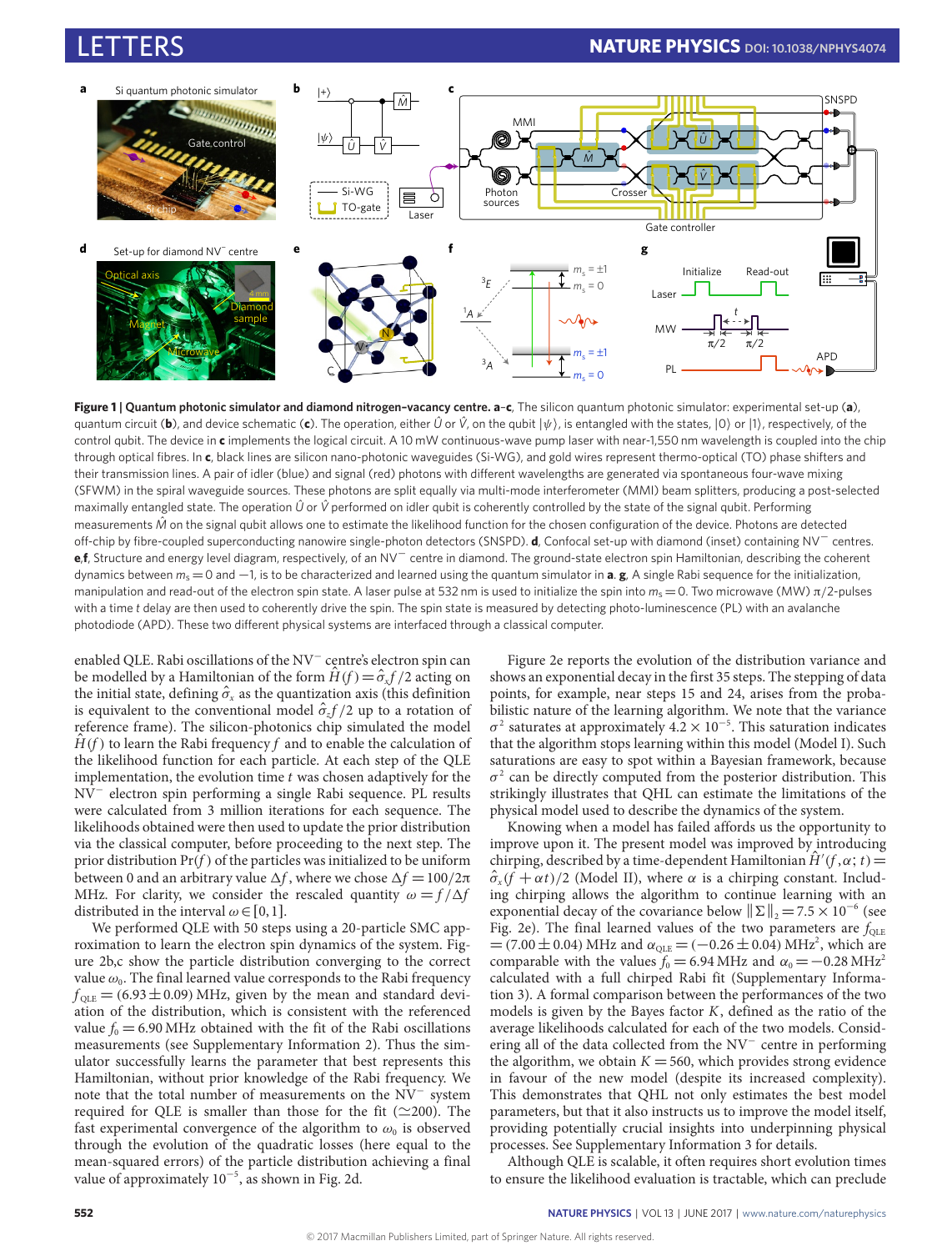# **NATURE PHYSICS** DOI: [10.1038/NPHYS4074](http://dx.doi.org/10.1038/nphys4074)

<span id="page-2-0"></span>

**Figure 2** | Learning the electron spin dynamics on the quantum photonic simulator using QLE. **a**, Schematic of QLE. The system Hamiltonian  $\hat{H}(\mathbf{x}_0)$ (shaded green) is to be learned by a quantum simulator (shaded red) that embeds an abstract model *Hˆ*(**x**) of the target system. We here choose an electron spin in the NV<sup>−</sup> centre as the target system and use a silicon photonic device as the simulator. In the system, the initial state  $|\psi\rangle$  is evolved for a time *t* and measured. The simulator mimics the system dynamics according to the model and obtains an estimate of the likelihood function using the outcomes from the system. The likelihoods are then used to infer the posterior distribution of the parameters **x** via Bayes' rule and to calculate the next step time *t*. **b**, The QLE progressive learning of the electron spin Hamiltonian parametrized by a rescaled Rabi frequency  $\omega = f/\Delta f$ . The probability distribution over Hamiltonian parameter  $\omega$  is described by a discrete approximation using 20 particles. The logarithmic (rather than linear) scale of probability  $log(P(\omega)+1)$  is used to better elucidate the key information including the convergence. Within 50 steps, the distribution converges to the correct value  $\omega_0$  (dashed red line). Insets: the distribution of particles after 15, 30 and 50 steps. The points represent experimental data and the shaded areas are un-normalized Gaussian fittings. **c**, Evolution of the mean and standard deviation of the distribution. Error bars are ±1 s.d. of the distribution. **d**, Evolution of the quadratic losses, here equivalent to the mean-squared errors. Circles are experimental data and the line represents theoretical simulation results with a 67.5% credible interval (shaded area). The theoretical simulation was averaged over 500 runs of QLE. **e**, Model validation and improvement. The presence of other physical effects in the system that are not describable by the model  $\hat{H}(\omega)$  (Model Ι) limits the amount of extractable information, as manifested by a saturation of the distribution variance at  $\sigma^2(\omega)$   $\simeq$  4.2  $\times$  10 $^{-5}$  after approximately 35 steps. The adoption of a new two-parameter model *Ĥ (ω,α*) (Model II), which includes the presence of chirping, allows one to achieve a covariance below  $||\Sigma||_2 = 7.5 \times 10^{-6}$ (the shaded area). Inset: covariance norm evolution of the Model II.

exponential reductions in the number of experiments needed, and makes the SMC approximation more error prone. Yet if it is possible to couple two quantum devices via a quantum (rather than a classical) channel, such as photon-NV<sup>-</sup> spin coupling systems<sup>[33](#page-4-5)</sup> or different gates on a single photonic chip<sup>[10](#page-3-6)</sup>, an interactive quantum likelihood estimation (IQLE) algorithm can be adopted to overcome these problems<sup>[15](#page-3-10)[,16](#page-3-11)</sup>.

Similar to QLE, in IQLE the state initially evolves forward in time with the Hamiltonian of the system  $H(\mathbf{x}_0)$ . However, the transformation is then inverted by the time-reversed Hamiltonian evolution  $H<sub>−</sub> = H(**x**<sub>−</sub>)$ , with **x**<sub>−</sub> sampled from the prior distribution (Fig. [3a\)](#page-3-20). To ensure the backwards transformation via H−, the state must be transferred from the system to the simulator. Thus IQLE requires the presence of a coherent quantum channel between them. IQLE enables a number of significant features. It has been shown that the likelihood function for the two-outcome experiments, which involves computing  $|\langle \psi | e^{i\hat{H}-t} e^{-i\hat{H}(x)t} | \psi \rangle|^2$ , is efficient for  $\hat{H} \approx \hat{H}$ even if  $\|\hat{H}\|$   $\gg$  1 (ref. [15\)](#page-3-10). IQLE is also expected to be much more resilient to errors in the inference process, making it more robust for experimental implementations and critical device verifications<sup>[16](#page-3-11)</sup>.

Although establishing a coherent link between two distinct quantum systems is challenging<sup>[29](#page-4-1)[,34](#page-4-6)</sup>, such a channel naturally exists on a single quantum device<sup>[10](#page-3-6)</sup>. In this case, IQLE can be applied to use calibrated gates to efficiently characterize other uncalibrated gates on the same quantum device, which now respectively represent the trusted hardware and the untrusted system to be validated. This application illustrates how IQLE could be implemented to use small trusted quantum circuits to characterize and verify large quantum circuits, improving the scalability in many-qubit systems in which characterization will be a key challenge.

We implement IQLE entirely on the single photonic chip, showing its ability to characterize single-qubit operations of quantum devices. In our experiment the photonic device plays the role of both the untrusted system and the trusted hardware, which is relevantly equivalent to the case that integrates two of the devices on a single chip. This further allows a natural implementation of a quantum device self-verification by demonstrating the algorithm, widening the context of quantum characterization and verification. The operation to be characterized here is  $e^{-if_0t\hat{\sigma}_x/2}$ , where  $f_0$  matches the value of the fitted Rabi frequency, chosen for consistency with the previous QLE demonstration. Thus characterizing this  $\hat{\sigma}_{x}$ -rotation operation is equivalent to learning the Rabi frequency. Similar to the QLE demonstration, the Hamiltonian  $H(f)$  of Model I was simulated to learn the parameter  $\omega = f/\Delta f$ . In each step of IQLE, the experiment was implemented twice: once for measuring the outcomes from the untrusted  $\hat{\sigma}_x$ -rotation (top part in Fig. [3a\)](#page-3-20), and once for estimating the likelihoods (bottom part in Fig. [3a\)](#page-3-20). See Methods for more details. Figure [3b](#page-3-20) shows the experimental results for the estimated  $\omega$  as given by the posterior mean and standard deviation at each step of IQLE. The particle distribution converges quickly to the correct value  $\omega_0$ . After 50 algorithm steps we obtain  $f_{\text{IOLE}} = (6.92 \pm 0.08)$  MHz, which is within 1 s.d. of the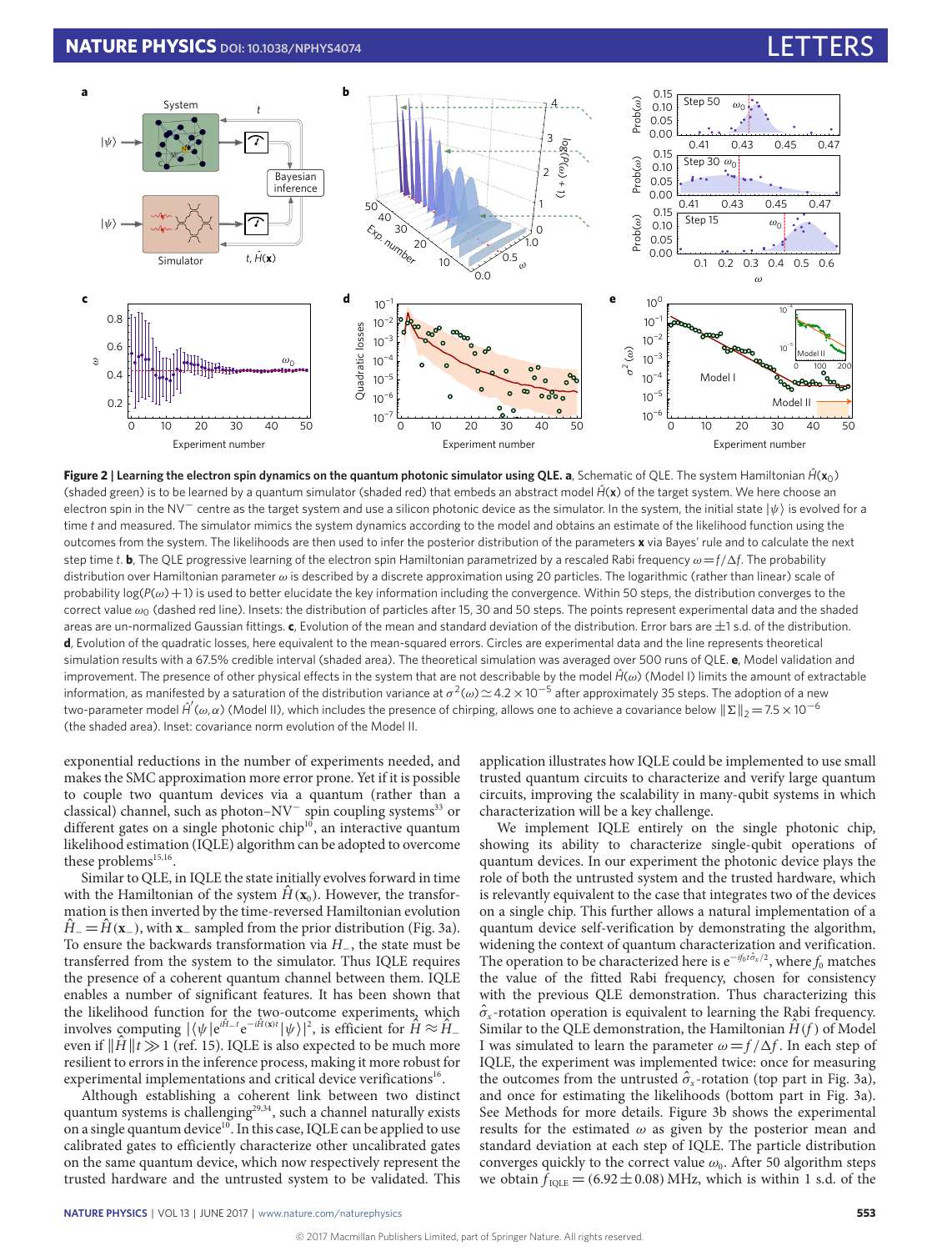<span id="page-3-20"></span>



implemented Rabi frequency  $f_0 = 6.90$  MHz. The evolution of the quadratic losses (Fig. [3c\)](#page-3-20) indicates that the parameter is learned exponentially fast, with a final quadratic loss value of approximately 10<sup>-7</sup>. The convergence of the algorithm to the implemented value  $\omega_0$  indicates the successful self-verification of the quantum device.

We report the first demonstration of QHL showing the capability of validating Hamiltonian models and verifying quantum devices.

While these experiments use a digital quantum photonic simulator for the demonstration, QHL is universal and can be implemented on any quantum computing platform (for example, refs [10](#page-3-6)[–12\)](#page-3-7). Furthermore, this learning protocol applies to non-digital simulators, which is particularly of interest when certain classes of analogue quantum simulations are likely to approach a regime beyond that available to classical supercomputers in the medium term<sup>[7,](#page-3-4)[8](#page-3-21)</sup>. With anticipated future developments in quantum hardware, the QHL protocol can be scaled up to learn more complex Hamiltonians, and promises the early delivery of quantum-enhanced computational techniques to efficiently characterize and verify quantum systems and technologies, and to investigate foundational physics.

# **Methods**

Methods, including statements of data availability and any associated accession codes and references, are available in the [online version of this paper.](http://dx.doi.org/10.1038/nphys4074)

Received 28 October 2016; accepted 16 February 2017; published online 13 March 2017

### **References**

- <span id="page-3-0"></span>1. Cramer, M. et al. Efficient quantum state tomography. Nat. Commun. **1,** 149 (2010).
- 2. da Silva, M. P., Landon-Cardinal, O. & Poulin, D. Practical characterization of quantum devices without tomography. Phys. Rev. Lett. **107,** 210404 (2011).
- <span id="page-3-1"></span>3. Spagnolo, N. et al. Learning an unknown transformation via a genetic approach. Preprint at <http://arXiv.org/abs/1610.03291> (2016).
- <span id="page-3-2"></span>4. Spagnolo, N. et al. Experimental validation of photonic boson sampling. Nat. Photon. **8,** 615–620 (2014).
- 5. Carolan, J. et al. On the experimental verification of quantum complexity in linear optics. Nat. Photon. **8,** 621–626 (2014).
- <span id="page-3-3"></span>6. Barz, S., Fitzsimons, J. F., Kashefi, E. & Walther, P. Experimental verification of quantum computation. Nat. Phys. **9,** 727–731 (2013).
- <span id="page-3-4"></span>7. Parsons, M. F. et al. Site-resolved measurement of the spin-correlation function in the Fermi–Hubbard model. Science **353,** 1253–1256 (2016).
- <span id="page-3-21"></span>8. Labuhn, H. et al. Tunable two-dimensional arrays of single Rydberg atoms for realizing quantum Ising models. Nature **53,** 667–670 (2016).
- <span id="page-3-5"></span>9. Barends, R. et al. Digital quantum simulation of fermionic models with a superconducting circuit. Nat. Commun. **6,** 7654 (2015).
- <span id="page-3-6"></span>10. Carolan, J. et al. Universal linear optics. Science **349,** 711–716 (2015).
- 11. Debnath, S. et al. Demonstration of a small programmable quantum computer with atomic qubits. Nature **536,** 63–66 (2016).
- <span id="page-3-7"></span>12. Barends, R. et al. Superconducting quantum circuits at the surface code threshold for fault tolerance. Nature **508,** 500–503 (2014).
- <span id="page-3-8"></span>13. Shadbolt, P., Mathews, J. C. F., Laing, A. & O'Brien, J. L. Testing foundations of quantum mechanics with photons. Nat. Phys. **10,** 278–286 (2014).
- <span id="page-3-9"></span>14. Arndt, M. & Hornberger, K. Testing the limits of quantum mechanical superpositions. Nat. Phys. **10,** 271–277 (2014).
- <span id="page-3-10"></span>15. Wiebe, N., Granade, C., Ferrie, C. & Cory, D. G. Hamiltonian learning and certification using quantum resources. Phys. Rev. Lett. **112,** 190501 (2014).
- <span id="page-3-11"></span>16. Wiebe, N., Granade, C., Ferrie, C. & Cory, D. G. Quantum Hamiltonian learning using imperfect quantum resources. Phys. Rev. A **89,** 042314 (2014).
- <span id="page-3-12"></span>17. Williams, D. B. & Carter, C. B. The Transmission Electron Microscope (Springer, 1996).
- <span id="page-3-13"></span>18. Zewail, A. H. Femtochemistry: atomic-scale dynamics of the chemical bond. J. Phys. Chem. A **104,** 5660–5694 (2000).
- <span id="page-3-14"></span>19. Feynman, R. P. Simulating physics with computers. Int. J. Theor. Phys. Theor. Phys. **21,** 467–488 (1982).
- <span id="page-3-15"></span>20. Lloyd, S. Universal quantum simulators. Science **273,** 1073–1078 (1996).
- <span id="page-3-16"></span>21. Aspuru-Guzik, A., Dutoi, A. D., Love, P. J. & Head-Gordon, M. Simulated quantum computation of molecular energies. Science **309,** 1704–1707 (2005).
- <span id="page-3-17"></span>22. Kim, K. et al. Quantum simulation of frustrated Ising spins with trapped ions. Nature **465,** 590–593 (2010).
- 23. Peruzzo, A. et al. A variational eigenvalue solver on a photonic quantum processor. Nat. Commun. **5,** 4213 (2014).
- 24. Lanyon, B. P. et al. Towards quantum chemistry on a quantum computer. Nat. Chem. **2,** 106–111 (2010).
- 25. O'Malley, P. J. J. et al. Scalable quantum simulation of molecular energies. Phys. Rev. X **6,** 031007 (2016).
- <span id="page-3-18"></span>26. Salathé, Y. et al. Digital quantum simulation of spin models with circuit quantum electrodynamics. Phys. Rev. X **5,** 021027 (2015).
- <span id="page-3-19"></span>27. Bonneau, D., Silverstone, J. W. & Thompson, M. G. Silicon Photonics III (eds Pavesi, L. & Lockwood, D. J.) 41–82 (Springer, 2016).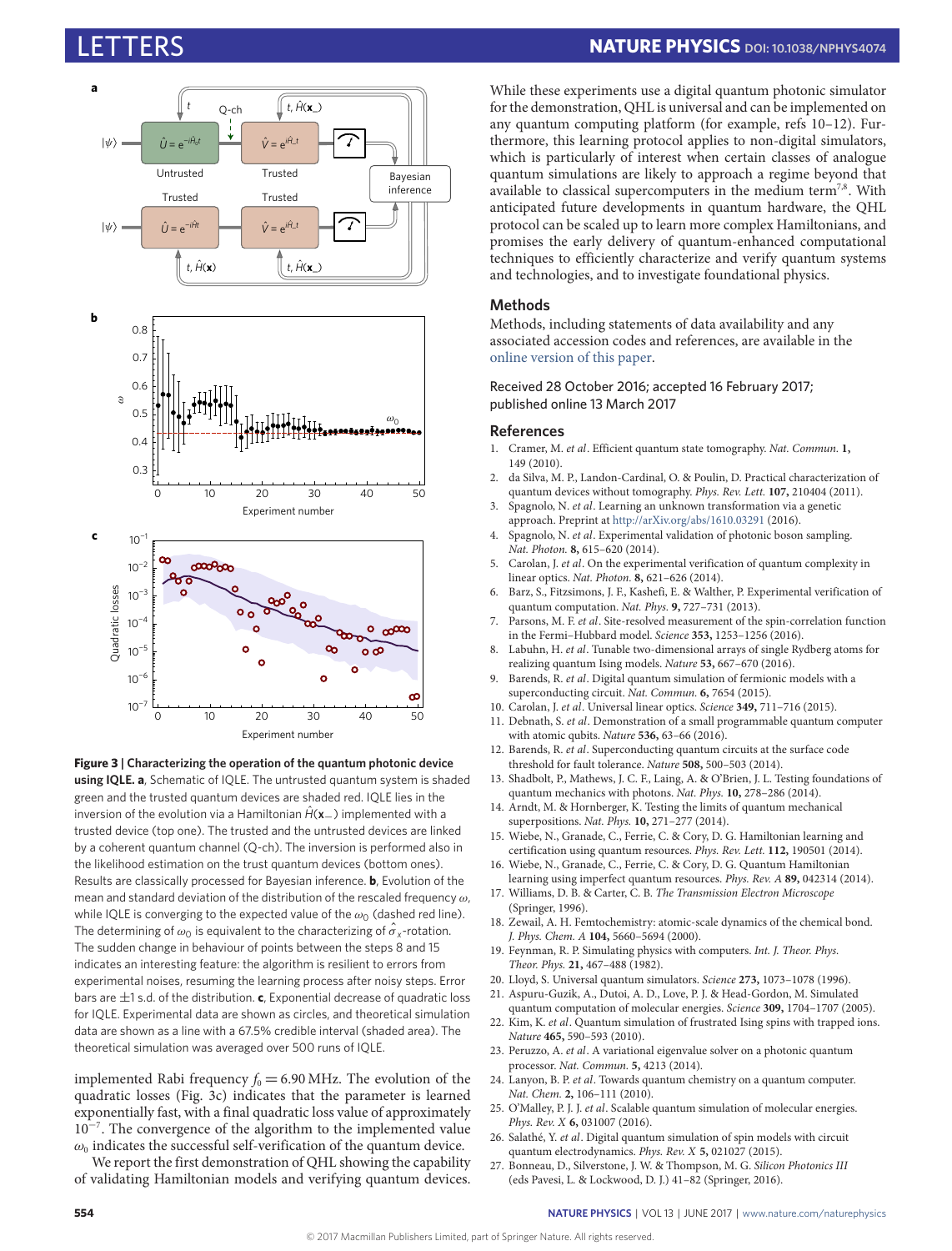- 28. Silverstone, J. W. et al. Qubit entanglement between ring-resonator photon-pair sources on a silicon chip. Nat. Commun. **6,** 7948 (2015).
- <span id="page-4-1"></span>29. Wang, J. et al. Chip-to-chip quantum photonic interconnect by path-polarization interconversion. Optica **3,** 407–413 (2016).
- <span id="page-4-0"></span>30. Najafi, F. et al. On-chip detection of non-classical light by scalable integration of single-photon detectors. Nat. Commun. **6,** 5873 (2015).
- <span id="page-4-2"></span>31. Zhou, X. Q. et al. Adding control to arbitrary unknown quantum operations. Nat. Commun. **2,** 413 (2011).
- <span id="page-4-3"></span>32. Jelezko, F., Gaebel, T., Popa, I., Gruber, A. & Wrachtrup, J. Observation of coherent oscillations in a single electron spin. Phys. Rev. Lett. **92,** 076401 (2004).
- <span id="page-4-5"></span>33. Togan, E. et al. Quantum entanglement between an optical photon and a solid-state spin qubit. Nature **466,** 730–734 (2010).
- <span id="page-4-6"></span>34. Bernien, H. et al. Heralded entanglement between solid-state qubits separated by three metres. Nature **497,** 86–90 (2013).
- 35. Li, L. et al. Coherent spin control of a nanocavity-enhanced qubit in diamond. Nat. Commun. **6,** 6173 (2015).
- <span id="page-4-4"></span>36. Chen, Y. C. et al. Laser writing of coherent colour centres in diamond. Nat. Photon. **11,** 77–80 (2017).

# **Acknowledgements**

We thank J. W. Silverstone, D. Bonneau, X. Zhou, D. P. Tew, J. Carolan, S. Jia and C. Granade for useful discussions. We thank K. Ohira, N. Suzuki, H. Yoshida, N. Iizuka and M. Ezaki for the device fabrication. We acknowledge the support from the Engineering and Physical Sciences Research Council (EPSRC), European Research Council (ERC), Photonic Integrated Compound Quantum Encoding (PICQUE), Beyond the Barriers of Optical Integration (BBOI), Quantum Simulation on a Photonic Chip (QuChip), and Wavelength-tunable Advanced Single Photon Sources (WASPS), US Army Research Office (ARO), and the Centre for Nanoscience and Quantum Information (NSQI). M.P. acknowledges the support by a Short-Term Scientific Missions (STSM) Grant from European Cooperation in Science and Technology (COST) action MP1403. A.L. acknowledges support from an EPSRC Early Career Fellowship. J.G.R. is sponsored under EPSRC grant EP/M024458/1. J.L.O'B. acknowledges a Royal Society Wolfson Merit Award and a Royal Academy of Engineering Chair in Emerging Technologies. M.G.T. acknowledges the support from an EPSRC Early Career Fellowship and the Toshiba Research Fellowship.

#### **Author contributions**

J.W., S.P., R.S., S.K. and N.W. conceived and designed the experiments. N.W. provided theoretical support. S.P. and M.P. performed the simulations. J.W., S.P., R.S., S.K. and A.A.G. built the set-ups, carried out the experiment, analysed the data and wrote the manuscript with feedback from all authors. N.W., J.L.O'B., J.G.R., A.L. and M.G.T. managed the project.

### **Additional information**

Supplementary information is available in the [online version of the paper.](http://dx.doi.org/10.1038/nphys4074) Reprints and permissions information is available online at [www.nature.com/reprints.](http://www.nature.com/reprints) Publisher's note: Springer Nature remains neutral with regard to jurisdictional claims in published maps and institutional affiliations. Correspondence and requests for materials should be addressed to J.W., N.W. or M.G.T.

### **Competing financial interests**

The authors declare no competing financial interests.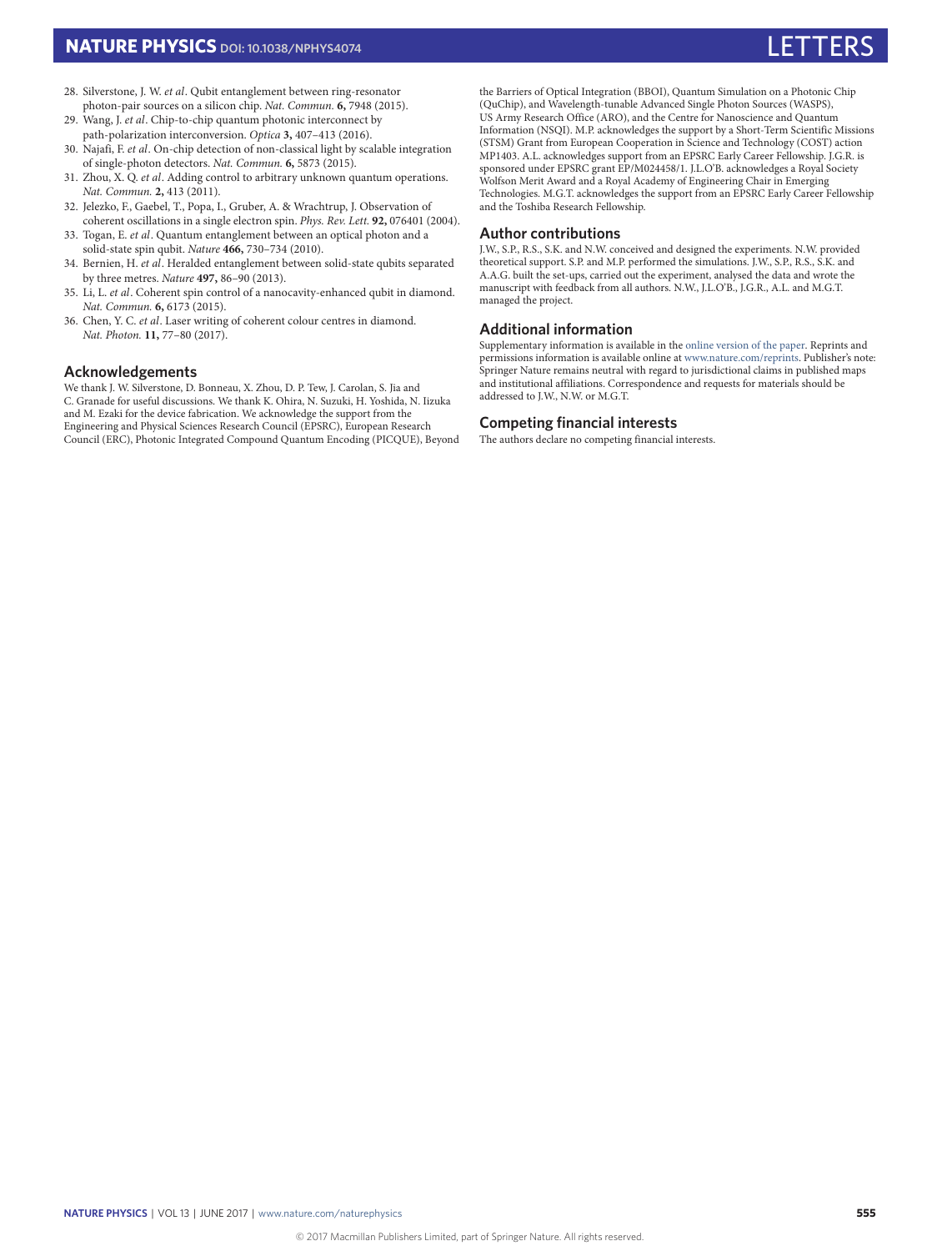# LETTERS **NATURE PHYSICS DOI: [10.1038/NPHYS4074](http://dx.doi.org/10.1038/nphys4074)**

### **Methods**

**Diamond NV**<sup>−</sup> **centre sample and set-up.** The bulk diamond hosting the negative changed NV<sup>−</sup> centre is a chemical vapour deposition (CVD) grown sample (electronic grade) with a natural abundance of 1 ppb nitrogen impurities (see inset in Fig. [1d\)](#page-1-0). The NV<sup>−</sup> centre was positioned in the static magnetic field at room temperature. All the measurements were performed on a home-built scanning confocal microscope, as shown in Supplementary Fig. 2. With the help of optical detected magnetic resonance (ODMR), we perfectly aligned a small external magnetic field of 5 mT in the direction of the NV<sup>-</sup> centre's axis, lifting the degenerated  $m_s = \pm 1$  spin states. Supplementary Fig. 3a shows the ODMR of the NV<sup>−</sup> centre used in the experiment, which was scanned under continuous optical laser and microwave (MW) excitation, indicating the transition from  $m_s = 0$  to  $m = -1$  at a frequency of 2.742 GHz. More details on the confocal set-up and spin measurement are reported in Supplementary Information 2.

**Silicon quantum photonic device and set-up.** The quantum device was manufactured on a standard silicon-on-insulator (SOI) wafer using 248 nm-ultraviolet photolithography and reactive-ion etching. Single photons were generated and guided in silicon waveguides with a cross-section of  $450 \text{ nm} \times 220 \text{ nm}$ . The single-photon-pair sources were designed with a 1.2 cm length. The relative phase between different paths was manipulated using thermo-optical (TO) phase shifters obtained by metal deposition of titanium upon the silicon waveguides. Multi-mode interferometer (MMI) couplers with a size of  $2.8 \,\mathrm{\upmu m} \times 28 \,\mathrm{\upmu m}$  were used as beam splitters with a near-0.5 reflectivity. The crossers in the device showed a −40 dB crosstalk between the two intersected waveguides. The schematics of components are shown in Fig. [1c.](#page-1-0)

The chip was optically accessed via single-mode optical fibres using spot-size converters. The chip was wired-bounded on a PCB and each phase-shifter was individually controlled by an electronic driver with 12 bits resolution. Photons were detected using superconducting nanowire single-photon detectors. A classical computer was used to process the photon statistics obtained through a time interval analyser from the quantum device, and perform the Bayesian inference to update the Hamiltonian model. The detailed experimental set-up for the quantum chip is provided in Supplementary Fig. 1.

**State evolution on the quantum photonic device.** The schematic of the photonic device is provided in Fig. [1c.](#page-1-0) The state generated by the SFWM sources $37$ , is given device is provided in Fig. 1c. The state generated by the SFWM sources", is give<br>by (|20) + |02))/ $\sqrt{2}$  in the Fock basis<sup>[27](#page-3-19)</sup>. After the first pair of MMIs which here by (|20) + |02))/ $\sqrt{2}$  in the Fock basis<sup>27</sup>. After the first pair of MMIs which works as a probabilistic filter, the state becomes (|1100) + |0011})/ $\sqrt{2}$  by post-selecting photons<sup>[29](#page-4-1)</sup>, where the number indicates the photon number occupying in different spatial modes. We re-label the top and last mode as the first two—that is, applying the following transformation  $|a, \dot{b}, c, d\rangle \rightarrow |a, d, b, c\rangle$ , which is physically realized using waveguide crossers. Then, the state evolves into a maximally two-qubits entangled state.

$$
\frac{|1010\rangle + |0101\rangle}{\sqrt{2}}\tag{1}
$$

If we convert the Fock state to the logic state via  $|0\rangle_{\text{logic}} \leftrightarrow |10\rangle_{\text{Fock}}$ If we convert the Fock state to the logic state via  $|0\rangle_{\text{logic}} \leftrightarrow |10\rangle_{\text{rock}}$ <br>(|1)<sub>logic</sub>  $\leftrightarrow |01\rangle_{\text{rock}}$ , we obtain (|0)<sub>1</sub>|0)<sub>3</sub> + |1)<sub>1</sub>|1)<sub>3</sub>)/ $\sqrt{2}$ , where the subscripts denote the qubit 1 and qubit 3. By adding two additional modes in the bottom paths (expanding into a four-dimensional space) which can be represented as the addition of another qubit 2, we can obtain a state equivalent to as the addition of another qubit 2, we can obtain a state equivalent to  $(|0\rangle_1 |0\rangle_2 |0\rangle_3 + |1\rangle_1 |1\rangle_2 |1\rangle_3)/\sqrt{2}$ . The same input state  $|\psi\rangle_2$  can be prepared in the higher-dimensional space. Evolving the state  $|\psi\rangle$ <sub>2</sub> using two different unitaries  $\hat{U}$ in the upper path and  $\hat{V}$  in the lower path, we have the state as

$$
\frac{|0\rangle_1(\hat{U}|\psi\rangle_2)|0\rangle_3 + |1\rangle_1(\hat{V}|\psi\rangle_2)|1\rangle_3}{\sqrt{2}}\tag{2}
$$

Then crossing the waveguides again and interfering photons at the last two MMIs, it allows us to erase the path information between the upper and the lower path—that is, whether the photon went through the  $\hat{U}$  or the  $\hat{V}$  operation. This is equivalent to applying a Hadamard gate to the third qubit. The state emerging by this evolution can be described as

$$
\frac{(|0\rangle_1 \hat{U} |\psi\rangle_2 + |1\rangle_1 \hat{V} |\psi\rangle_2)|0\rangle_3 + (|0\rangle_1 \hat{U} |\psi\rangle_2 - |1\rangle_1 \hat{V} |\psi\rangle_2)|1\rangle_3}{2}
$$
(3)

Applying a post-selection for those cases where the second photon emerges from one of the upper modes—that is, projecting the third qubit into the state  $|0\rangle$ <sub>3</sub>—it is possible to achieve the desired state

<span id="page-5-0"></span>
$$
\frac{|0\rangle_{1}\hat{U}|\psi\rangle_{2}+|1\rangle_{1}\hat{V}|\psi\rangle_{2}}{\sqrt{2}}\tag{4}
$$

In our QHL experiments, we choose  $|\psi\rangle$ , as  $|0\rangle$ , which can be naturally realized after the stage of generating entangled photon state, with no compilation between the operation of unitaries and the preparation of  $|\psi\rangle$ <sub>2</sub>. Thus, the operations  $\hat{U}$  and  $\hat{V}$  are solely used to represent the Hamiltonian evolution.

We remark that the operation, either  $\hat{U}$  or  $\hat{V}$ , performed on the second qubit on the initial state  $|\psi\rangle_{2}$  is determined by the state of the first qubit<sup>[31](#page-4-2)</sup>. This allows us to achieve the desired superposition of quantum operations. Measuring the first qubit on the  $\hat{\sigma}_x$  and  $\hat{\sigma}_y$  projective basis, we can directly estimate the overlap between the states evolved according to the  $\hat{U}$  and  $\hat{V}$  operations. This method can be seen as an entanglement-based scheme for calculating the overlap<sup>[38,](#page-6-1)[39](#page-6-2)</sup>. Unfortunately we point out that the probabilistic and post-selected nature of this approach makes it not scalable, but it allows flexibility to perform likelihoods estimation in our demonstration. The details on likelihood estimation are discussed in the last section in Methods.

**Bayesian inference and Hamiltonian learning.** Bayesian inference is a commonly used method in physics and statistics for model estimation. The method is fundamentally based on the Bayes' theorem, which gives the proper way to update a probability distribution given evidence. The fundamental object in Bayesian inference is called a prior distribution Pr(**x**). From a Bayesian perspective, the prior distribution describes the subjective beliefs that an experimenter may have about the model in question which is parametrized by  $\mathbf{x} \in \mathbb{R}^N$ . For example, if we want to learn a Rabi frequency we may know from prior knowledge that  $f = 6.9 \pm 0.01$  MHz. If that is the case then a reasonable prior distribution for describing this is to take  $\mathbf{x} = [f]$  and

$$
Pr(x) = e^{-(f - 6.9 \text{ MHz})^2 / (0.0002 \text{ MHz}^2)} / [0.01 \sqrt{2\pi} \text{ MHz}]
$$
\n(5)

A major advantage of this approach is a posterior distribution not only gives an estimate of the most likely outcome, argmax (Pr(**x**)), but also gives an estimate in the uncertainty of that estimate in the form of the covariance matrix of Pr(**x**). We use this feature in the main body for model selection.

While the subjectivity of the initial prior distribution is a hotly debated subject among statisticians, the use of priors does an excellent job here, addressing the fact that we almost always start experiments with prior understanding of the system in question. The Bayesian formalism gives us a language to articulate it. Also the Bernstein–von Mises theorem shows that, under relatively generic assumptions, a poor choice of the prior distribution does not affect the ultimate conclusions reached by Bayesian inference. Rather it affects only the time required to learn the model in question.

The next most important object in Bayesian inference is the likelihood function. The likelihood function takes an experimental datum, D, and parameters **x** and outputs the probability that **x** generates the observed data. This is expressed as  $Pr(D|\mathbf{x})$  and is essential for most applications of Bayesian inference because it allows Bayes' theorem to update the prior distribution given an observed datum:

$$
P(\mathbf{x}|D) = \frac{\Pr(D|\mathbf{x})\Pr(\mathbf{x})}{\int \Pr(D|\mathbf{x})\Pr(\mathbf{x})d^N x}
$$
(6)

The output of Bayes' theorem, Pr(**x**|D), is known as the posterior distribution. It represents how the experimentalists' beliefs about the model should be distributed after observing the evidence given their prior beliefs.

This update process is seldom efficient in Bayesian inference. This is because, unless there is a special relationship between the prior and the likelihood function (that is, conjugate priors), there will not be a simple analytic form for the posterior distribution. This means that the entire function must be stored in memory, which is not possible for continuous models. Such problems are often solved by using approximate inference methods.

Sequential Monte Carlo (SMC) algorithms are a class of approximate inference algorithms that are increasingly popular for approximating Bayesian inference. The idea behind these methods is to approximate the probability density by a discrete sum of points, known as particles. In particular, we wish to find a set of weights  $w_i$ and positions  $x_i$  such that Pr(**x**)  $\approx \sum_i w_i \delta(\mathbf{x} - x_i)$  and  $\sum_i w_i = 1$ . This allows us to replace the integrals with a sum and further allow the density to be represented in a finite amount of memory. Formally this approximation is not known to be efficient, in that the number of particles needed can be shown to scale at most sub-exponentially (rather than polynomially) with the number of model parameters. In practice, the dependence on the number of model parameters is often quite weak and often depends more strongly on the properties of the likelihood function than the size of the model.

An important technical issue about SMC algorithms is that the particles often need to move as the inference algorithm proceeds. To see this, consider the Rabi model. If we assume that the system has no noise then the Rabi frequency can be learned with infinite precision. This corresponds to a probability density of  $Pr(\mathbf{x}) = \delta(\omega - \omega_{true})$ . This density can be described exactly inside the SMC formalism only if there is a particle  $\mathbf{x}_i = \omega_{\text{true}}$ . If a finite number of particles is